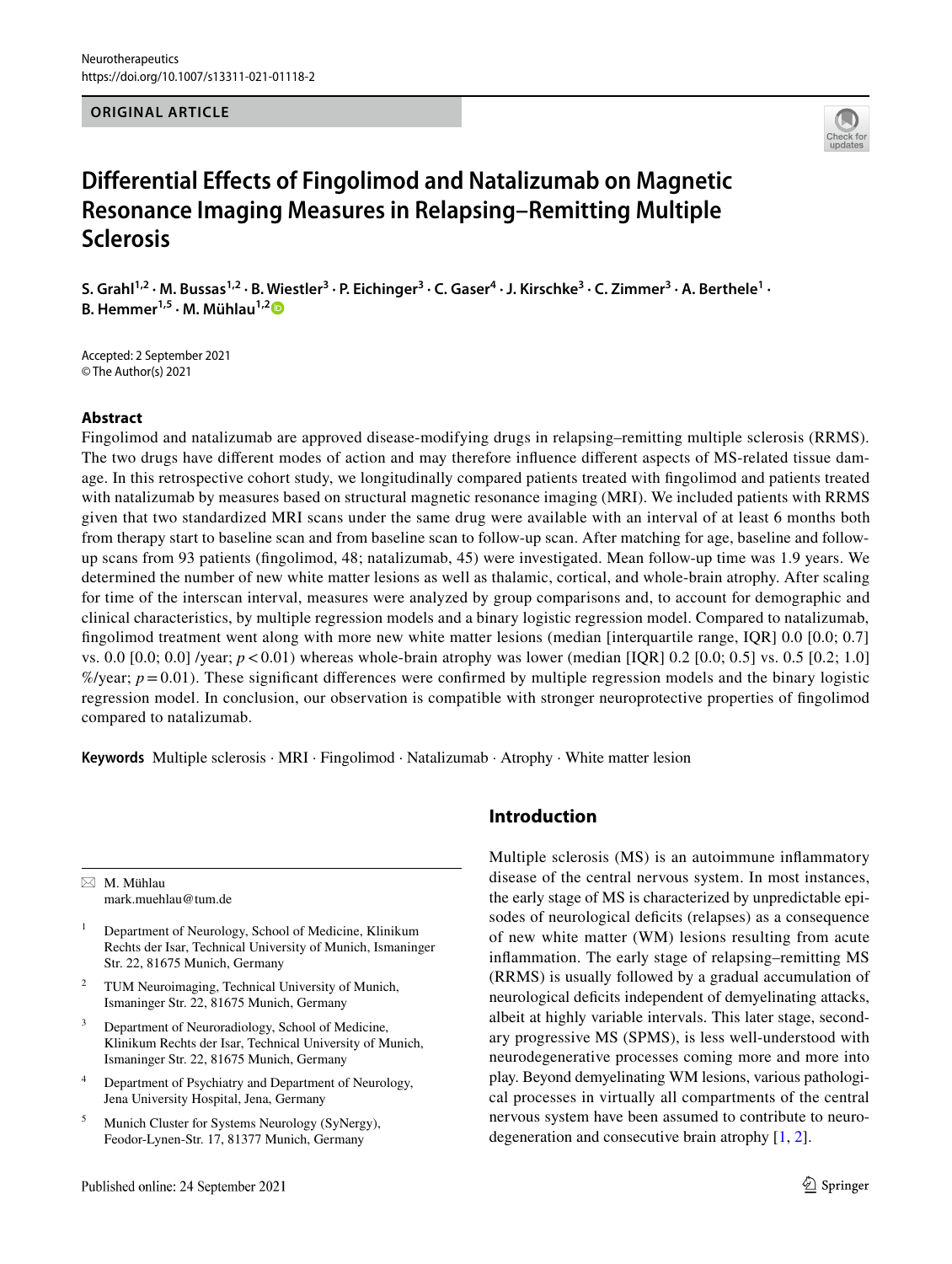In the last decade, more than ten disease-modifying drugs (DMDs) have become available for clinical use. These DMDs have different modes of action [[3](#page-7-2)] suggesting the possibility of divergent effects on different aspects of MS-related tissue damage and, hence, of divergent effects measurable with longitudinal MRI scans. Demonstration of the latter would not only deepen the understanding of DMDs but also contribute to the aim of individualized therapy in MS. Fingolimod and natalizumab are two DMDs approved for highly active RRMS. Natalizumab prevents lymphocytes from crossing the blood–brain barrier by blocking the interaction between lymphocytes' VLA4 receptor and its endothelial ligand vascular cell adhesion molecule. In contrast, fingolimod is an antagonist of the S1P receptor 1. It is assumed to prevent T cells from leaving the secondary lymph organs which decreases the number of circulating lymphocytes [[4\]](#page-7-3). In accordance with these anti-inflammatory modes of action, both drugs have been demonstrated in randomized placebo-controlled clinical trials to efficiently reduce acute inflammatory activity, namely the number of relapses and the number of new WM lesions [[5](#page-7-4)–[7\]](#page-7-5). Of note, neuroprotective properties, potentially influencing atrophy rates, have also been ascribed to fingolimod [[8\]](#page-7-6). We are aware of only one prospective phase IV trial directly comparing fingolimod and natalizumab [[9](#page-7-7)]. Because of enrolment-related early study termination of this multicenter study after 1 year, only secondary endpoints other than brain atrophy were reported. Natalizumab was superior to fingolimod with regard to reducing relapses and WM lesion accumulation. This difference was also reported in a meta-analysis gathering indirect evidence from randomized controlled trials and observational head-to-head trials [\[10\]](#page-7-8). Concerning brain atrophy, we are aware of only one longitudinal study comparing fingolimod and natalizumab [\[11\]](#page-7-9).

Against this backdrop, we comparatively investigated the effects of natalizumab and fingolimod on longitudinal measures derived from structural brain MRI in subgroups of a monocentric observational cohort study.

#### **Methods**

## **Patients**

This retrospective analysis was part of the single-center cohort study on MS of the Technical University of Munich (TUM-MS), which was approved by the internal review board and performed in accordance with the Declaration of Helsinki. Patients had given written informed consent for the use of their clinical and paraclinical data for research purposes. We considered data of all patients included in TUM-MS. Inclusion criteria were a diagnosis of RRMS established by the treating physician, availability of at least two MRI scans under either fngolimod or natalizumab acquired at the same scanner with same standardized protocol. To exclude initial drug-related efects on brain volume (pseudoatrophy), the frst (baseline) scan had to be at least 6 months after the initiation of the respective therapy. The maximum interval between treatment initiation and baseline scan was limited to 24 months. To ensure long and homogeneous observation periods, we also defned a minimal interval between scans of 6 months and, in cases of more than two scans, an optimal interval of 3 years. A schematic timeline is given in Fig. [1.](#page-1-0) To achieve comparable age ranges, we included only patients of an age within the intersecting age range of both groups. To evaluate the possibility of a selection bias due to treatment discontinuation before the end of month 6, we searched for patients, in whom one of the two treatments were initiated but discontinued. We included only patients in whom initiation of treatment was in the interval from 6 months before the earliest baseline scan (of all scans analyzed) to 6 months before the latest follow-up scan (of all scans analyzed).

## **MRI Acquisition and Processing**

Analyzed images were acquired at the same 3-T scanner (Achieva, Philips, Netherlands) according to our standardized protocol exclusively used between 2009 and 2017. Three-dimensional spoiled gradient echo T1-weighted (w)



<span id="page-1-0"></span>

marked in orange and was set to a minimum of 6 months and an optimum of 36 months when more than two scans were available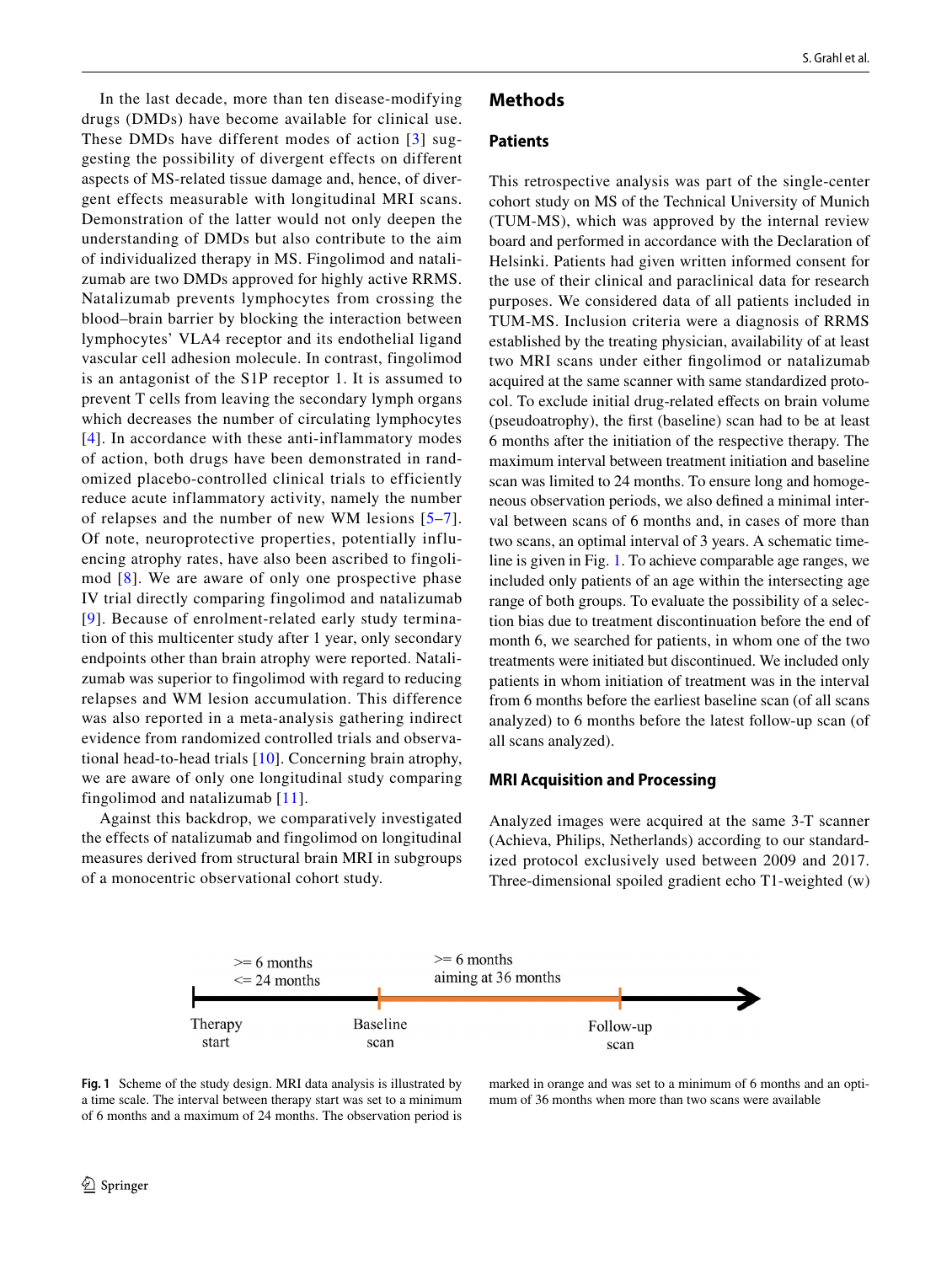sequences were applied with the following parameters: voxel  $size=1$  mm isotropic,  $TR=9$  ms,  $TE=4$  ms. Furthermore, turbo-spin echo T2w fuid attenuated inversion recovery (FLAIR) images were acquired with the following parameters: voxel size =  $1.0 \times 1.0 \times 1.5$  mm; TR = 10,000 ms;  $TE=140$  ms;  $TI=2750$  ms. Primarily, all images were preprocessed and normalized with SPM12 and its toolboxes Computational Anatomy Toolbox (CAT, version 12.7, [http://](http://www.neuro.uni-jena.de/cat/index.html) [www.neuro.uni-jena.de/cat/index.html\)](http://www.neuro.uni-jena.de/cat/index.html) and Lesion Segmentation Tool (LST, version 2.0.15, [http://www.statistical](http://www.statistical-modeling.de/lst.html)[modeling.de/lst.html\)](http://www.statistical-modeling.de/lst.html) with their default options resulting in T1w images which were bias-corrected and normalized to Montreal Neurological Institute space, and with their WM lesions flled with intensities of normal appearing WM as described earlier [[12](#page-7-10)]. As implemented in CAT12, flled T1w images in native space were coregistered by the mean transformation of the longitudinal stream; then, thalamus volumes were calculated by a reverse mask approach based on a freely available atlas (Neuromorphometrics, Inc.). For comparison of baseline scans, thalamic volumes were scaled for total intracranial volumes (TIV) as output by the longitudinal stream of CAT12. Thalamus volumes were divided by the individual TIV and multiplied by the mean TIV of the whole cohort to keep values within an intuitive range. Global volumes of grey matter (GM) and WM at baseline were derived from CAT12 and divided by TIV to gain fractions of GM and WM. Baseline WM lesion volume was extracted from binarized WM lesion maps in native space with LST. Cortical thickness was calculated using the longitudinal stream of the surface toolbox in CAT12 [[13](#page-7-11)]. All segmentations were visually checked. However, the longitudinal results on thalamic atrophy showed high variability. This let us repeat this analysis by the longitudinal streams of other software packages in the context of the review process. We used FSL (version 5.0.1, [https://fsl.fmrib.ox.ac.uk/fsl\)](https://fsl.fmrib.ox.ac.uk/fsl) and FreeSurfer (version 6.0.0, [http://surfer.nmr.mgh.harvard.edu\)](http://surfer.nmr.mgh.harvard.edu). With these software packages, processing results were not satisfactory in few datasets that were excluded from analyses (fngolimod/ natalizumab: FSL 1/0, FreeSurfer 1/2).

To assess brain atrophy, percentage brain volume change (PBVC), as implemented in the software package FSL SIENA [\(https://fsl.fmrib.ox.ac.uk/fsl/fslwiki/SIENA](https://fsl.fmrib.ox.ac.uk/fsl/fslwiki/SIENA)), was used. We accounted only for the central area of the brain (ranging from z-coordinates−10 to+60). This central slab method has been proven to produce similar statistical dispersion and correlations to clinical outcomes, compared to the whole-brain PBVC, but might be less affected by MR artifacts, partial volume, or motion efects [\[14\]](#page-7-12). SIENA calls a series of other FSL routines to prepare the MR images for PBVC estimation. To adapt all FSL steps to images from our scanner, we changed the fractional intensity threshold within BET (brain extraction tool,<https://fsl.fmrib.ox.ac.uk/fsl/fslwiki/BET>) to 0.06.

The number of new WM lesions was assessed based on FLAIR subtraction images (follow-up scan–baseline scan) as previously described [\[15](#page-8-0)]. In short, a custom-built script was used to calculate FLAIR subtraction images. First, FLAIR images of both MRI time points were rigidly coregistered using SPM12, with the follow-up FLAIR scan set as reference and the baseline FLAIR scan as source image. Second, both FLAIR images were brain extracted using FSL BET. Third, we scaled intensity of both FLAIR images by dividing them by their respective median intensity value. The subtraction image was calculated as a fourth step by subtracting the frst from the second FLAIR image in RStudio (version 3.6.3, 2020). The number of new lesions was counted from these subtraction images manually and blinded for treatment group with a python-based tool [\[15](#page-8-0)].

#### **Statistical Analysis**

To characterize both treatment groups, we frst compared demographic and clinical data. Sex distribution was compared by Fisher's exact test and the type of previous treatment by chi-square test (no treatment; frst-line treatments: beta-interferons, glatiramer acetate, terifunomide, dimethyl fumarate; second-line treatments: fngolimod, natalizumab). Otherwise, normally distributed variables (according to the Shapiro–Wilk test) were analyzed by two-sample *t*-tests and non-parametric variables by Wilcoxon tests. Second, we likewise compared MRI baseline and (longitudinal) outcome measures, between groups. We primarily focused on the most established paraclinical parameters in MS research, namely the number of new WM lesions, and brain atrophy (PBVC). Since, in early MS, brain atrophy develops primarily in GM  $[16–18]$  $[16–18]$  $[16–18]$ , thalamic atrophy (change in thalamic volume) and cortical atrophy (change in cortical thickness) were analyzed subordinately to identify the GM compartment whose atrophy is refected by PBVC. Atrophy measures were scaled so that more atrophy goes along with higher (positive) values. All MRI outcome parameters were also scaled for the time of the interscan interval to account for diferent observation periods. Apart from PBVC, atrophy measures (changes in thalamic volume and in cortical thickness) were normalized through division by the respective baseline value to account for diferences in baseline values. Accordingly, longitudinal atrophy measures are given in percent per year (%/year) and the numbers of new WM lesions in lesions per year (/year). Third, signifcant comparisons of MRI outcome parameters between treatment groups were repeated by multiple linear regression models to control for potential confounders. MRI-based outcome parameters (as detailed above) served as response variables. In each model, age and those baseline parameters that difered signifcantly between groups served as covariates (if not accounted for by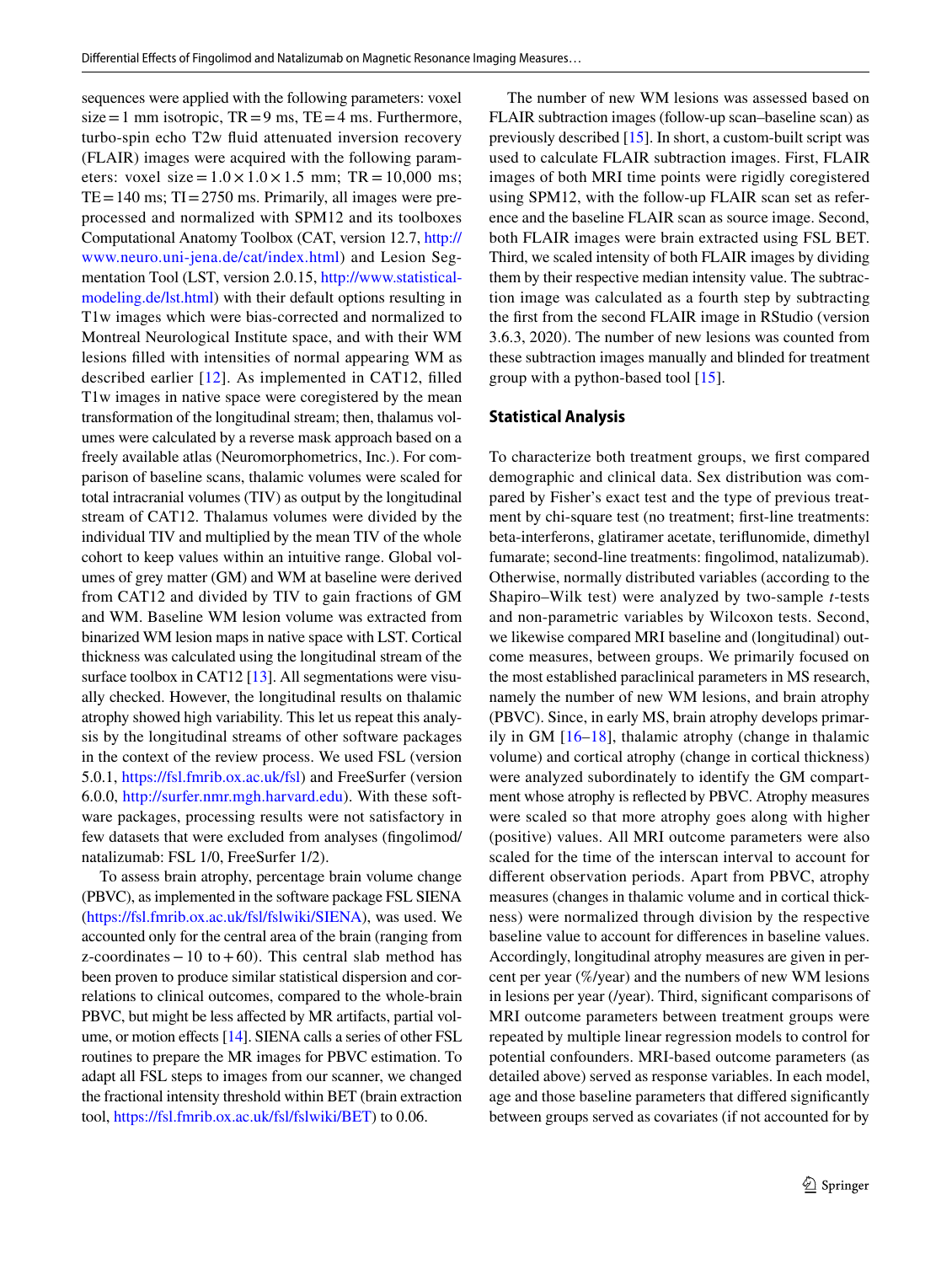scaling). Finally, we setup a binary logistic regression model comprising all confounders, and signifcantly diferent MRI parameters as explanatory variables and treatment group as response variable.

For all statistical analyses, Rstudio version 3.6.3 (2020) was used and  $p$  values  $< 0.05$  were considered statistically signifcant. Two-sided *p* values are given if not indicated otherwise. Normally distributed measures are given in mean  $\pm$  standard deviation (SD) and non-normally distributed data in median and interquartile range (IQR).

## **Results**

#### **Characteristics of Patients**

Analyzed were scans of 48 patients under fngolimod and 45 patients under natalizumab. At baseline, both groups did not differ in age  $(p=0.14)$ , sex distribution  $(p=1.0)$ , EDSS score  $(p=0.1)$ , time from treatment start  $(p=0.4)$ , and WM lesion volume  $(p=0.2)$ . Patients under fingolimod had significantly longer disease durations  $(6.9 \pm 5.6 \text{ vs. } 5.0 \pm 4.1,$  $p=0.03$ ) and significantly longer observation periods (time between baseline and follow-up scans,  $p < 0.01$ ). Natalizumab patients had more relapses in the year before treatment start  $(p < 0.01)$ , had been treated less frequently with another DMD beforehand  $(p=0.01)$ , and had lower global GM volumes  $(p < 0.02)$ ; during the observation period, relapses were rare in both groups (Table [1\)](#page-4-0). In our database, we identifed 17 patients in whom one of the two treatments were discontinued before the end of month 6 for diferent reasons (fingolimod: side effects, 8; disease activity, 4; pregnancy, 1. Natalizumab: side efects, 1; compliance, 1; change of patient's preference in the light positivity for JC virus antibodies despite prior consent, 2).

#### **Comparison of Outcome Measures**

Compared to natalizumab, fngolimod treatment went along with significantly higher numbers of new WM lesions whereas brain atrophy was significantly lower (Table [2,](#page-5-0) Fig. [2](#page-5-1)). The latter could not clearly be attributed to either cortical or subcortical (thalamic) atrophy. Cortical atrophy was also less pronounced in the fngolimod group, but this diference was not signifcant. The results on thalamic atrophy were not consistent. On the one hand, the results based on SPM/CAT12 suggested signifcantly lower atrophy under fngolimod than under natalizumab. On the other hand, atrophy rates seemed to range from almost  $+10\%$  to almost−10%, which let us repeat the analyses with the software FSL and FreeSurfer in the context of the review process. Again, results indicated less thalamic atrophy under fngolimod than under natalizumab; however, signifcance was marginal when using the software FSL and FreeSurfer (Table [2](#page-5-0), Fig. [3\)](#page-6-0) with *p* values of 0.09 and 0.08, respectively (corresponding to one-sided  $p$  values of  $< 0.05$ ).

Regarding new WM lesions and brain atrophy, signifcant diferences between treatment groups were confrmed by multiple linear regression models in which possible confounders were included (Table [3\)](#page-7-13). These models revealed further associations with MRI outcome parameters. As expected, higher age went along with faster brain atrophy and less disease activity as indicated by fewer new WM lesions. Finally, new WM lesions and brain atrophy were signifcantly related to treatment group in a single binary logistic regression model (Table [3\)](#page-7-13).

## **Discussion**

In this retrospective cohort study, structural brain measures based on longitudinal MRI were compared between two well-established DMDs for the treatment of highly active RRMS, fingolimod and natalizumab. We investigated whether their diferent modes of action translate into diferential effects at the level of brain structure focusing on brain atrophy as this would imply the possibility of neuroprotective properties and, hence, favorable long-term efects. In line with previous studies  $[9-11, 19]$  $[9-11, 19]$  $[9-11, 19]$  $[9-11, 19]$ , natalizumab showed stronger efects in limiting infammation and demyelination as indicated by fewer new WM lesions. Our main fnding is, however, that fingolimod showed stronger effects on slowing of brain atrophy. We will consider methodological issues of our study, relate our results to those reported in the literature, and acknowledge limitations of our study.

Regarding brain atrophy, we expected, if at all, small and subclinical effects only detectable by MRI-based measures. To increase statistical power, we opted for a possibly long cumulative observation interval and considered the availability of at least one pair of MRI scans sufficient. To maximize individual interscan intervals and to exclude a meaningful infuence of pseudoatrophy, we chose a minimum interval between therapy initiation and baseline scan of 6 months. Several studies reported pseudoatrophy in the frst year of treatment with natalizumab [\[20–](#page-8-4)[23\]](#page-8-5) and fngolimod [\[24](#page-8-6)]. The only study investigating the course of atrophy within the frst year of natalizumab treatment observed accelerated atrophy primarily during the frst 6 months predominantly in patients with infammatory activity [\[25\]](#page-8-7). A similar observation was made for fingolimod [[24\]](#page-8-6). Therefore, we believe that these data justify our choice of a minimal interval from therapy initiation and baseline scan of 6 months [\[25](#page-8-7)]. We did not have a hypothesis on different effects across brain regions and, therefore, focused on global measures. We chose three well-established measures representing the whole brain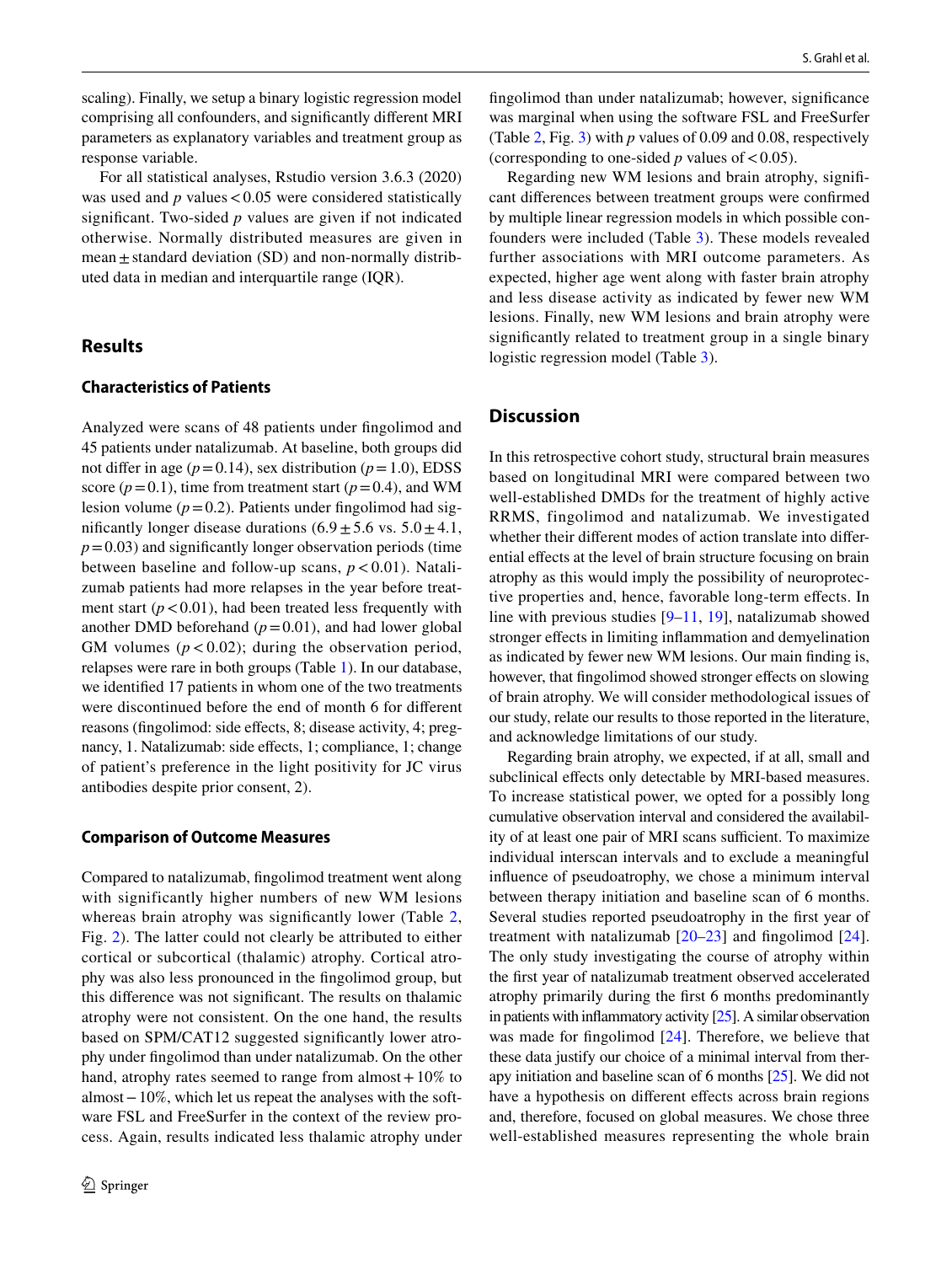Diferential Efects of Fingolimod and Natalizumab on Magnetic Resonance Imaging Measures…

<span id="page-4-0"></span>**Table 1** Demographic and clinical characteristics and baseline MRI measures

|                                                         | Fingolimod        | Natalizumab       | <i>p</i> value |
|---------------------------------------------------------|-------------------|-------------------|----------------|
| Ν                                                       | 48                | 45                |                |
| Age in years                                            | 37.3(7.8)         | 34.4 (8.6)        | 0.1            |
| Female (%)                                              | 34 (70.8)         | 31 (68.9)         | 1.0            |
| EDSS at baseline MRI                                    |                   |                   |                |
| Mean (SD)                                               | 1.6(1.2)          | 1.9(1.2)          |                |
| Median (IQR)                                            | 1.5(1.0; 2.3)     | 2.0(1.5; 2.5)     | 0.1            |
| Disease duration in years                               |                   |                   |                |
| Mean (SD)                                               | 6.9(5.6)          | 5.0(4.1)          |                |
| Median (IQR)                                            | 5.4(3.3; 8.3)     | 4.2(1.8; 7.1)     | 0.03           |
| ARR in the year before treatment                        |                   |                   |                |
| Mean (SD)                                               | 1.0(1.1)          | 1.5(1.0)          |                |
| Median (IQR)                                            | 1.0(0.0; 1.3)     | 1.0(1.0; 2.0)     | < 0.01         |
| ARR during treatment                                    |                   |                   |                |
| Mean (SD)                                               | 0.05(0.2)         | 0.09(0.2)         |                |
| Median (IQR)                                            | 0.00(0.0; 0.0)    | 0.00(0.0; 0.0)    | 0.2            |
| Previous treatment in %                                 |                   |                   |                |
| None/first line/second line                             | 6/73/21           | 29/58/13          | 0.01           |
| Time between treatment start and baseline scan in years |                   |                   |                |
| Mean (SD)                                               | 0.9(0.3)          | 0.9(0.2)          |                |
| Median (IQR)                                            | 0.9(0.7; 1.0)     | 0.9(0.8; 1.0)     | 0.4            |
| Interscan interval in years                             |                   |                   |                |
| Mean (SD)                                               | 2.2(1.3)          | 1.7(0.8)          |                |
| Median (IQR)                                            | 2.0(1.0; 3.0)     | 1.5(1.0; 2.2)     | 0.02           |
| WML volume at baseline scan in milliliters              |                   |                   |                |
| Mean (SD)                                               | 9.5(10.9)         | 11.9(11.1)        |                |
| Median (IQR)                                            | 5.2(2.1; 11.9)    | 9.0(3.9; 15.5)    | 0.2            |
| Total intracranial volume, baseline, milliliters        |                   |                   |                |
| Mean (SD)                                               | 1504 (148.9)      | 1526 (136.4)      |                |
| Median (IQR)                                            | 1493 (1384; 1598) | 1504 (1445; 1603) | 0.4            |
| Grey matter fraction at baseline                        |                   |                   |                |
| Mean (SD)                                               | 0.43(0.03)        | 0.42(0.02)        | 0.02           |
| Median (IQR)                                            | 0.43(0.4;0.4)     | 0.42(0.4; 0.4)    |                |
| White matter fraction at baseline                       |                   |                   |                |
| Mean (SD)                                               | 0.31(0.02)        | 0.31(0.02)        | 0.2            |
| Median (IQR)                                            | 0.31(0.3; 0.3)    | 0.3(0.3; 0.3)     |                |
| Cortical thickness at baseline in millimeters           |                   |                   |                |
| Mean (SD)                                               | 2.7(0.1)          | 2.6(0.1)          | 0.3            |
| Median (IQR)                                            | 2.6(2.6; 2.7)     | 2.6(2.5; 2.7)     |                |
| Thalamus volume at baseline in milliliters              |                   |                   |                |
| Mean (SD)                                               | 9.2(1.8)          | 8.5(1.6)          |                |
| Median (IQR)                                            | 9.5(7.5; 10.6)    | 8.7(7.6; 9.5)     | 0.05           |

Values are given in mean (standard deviation) and in median (interquartile range) *ARR*, annualized relapse rate; disease duration, time between frst clinical event and baseline scan in years; *EDSS*, Expanded Disability Status Scale; *IQR*, interquartile range; *N*, number; *SD*, standard deviation; *TIV*, total intracranial volume; *WM*, white matter; *WML*, white matter lesion

(PBVC) as well as deep (thalamus) and cortical (thickness) GM, since early MS-related atrophy is pronounced in brain GM [\[18](#page-8-2), [26](#page-8-8)]. In addition to the patient selection, we accounted for imbalances in baseline characteristics by a three-step analysis. It comprised simple comparisons of MRI outcome measures as well as correction for significantly diferent baseline parameters through multiple linear regression models and through a single binary logistic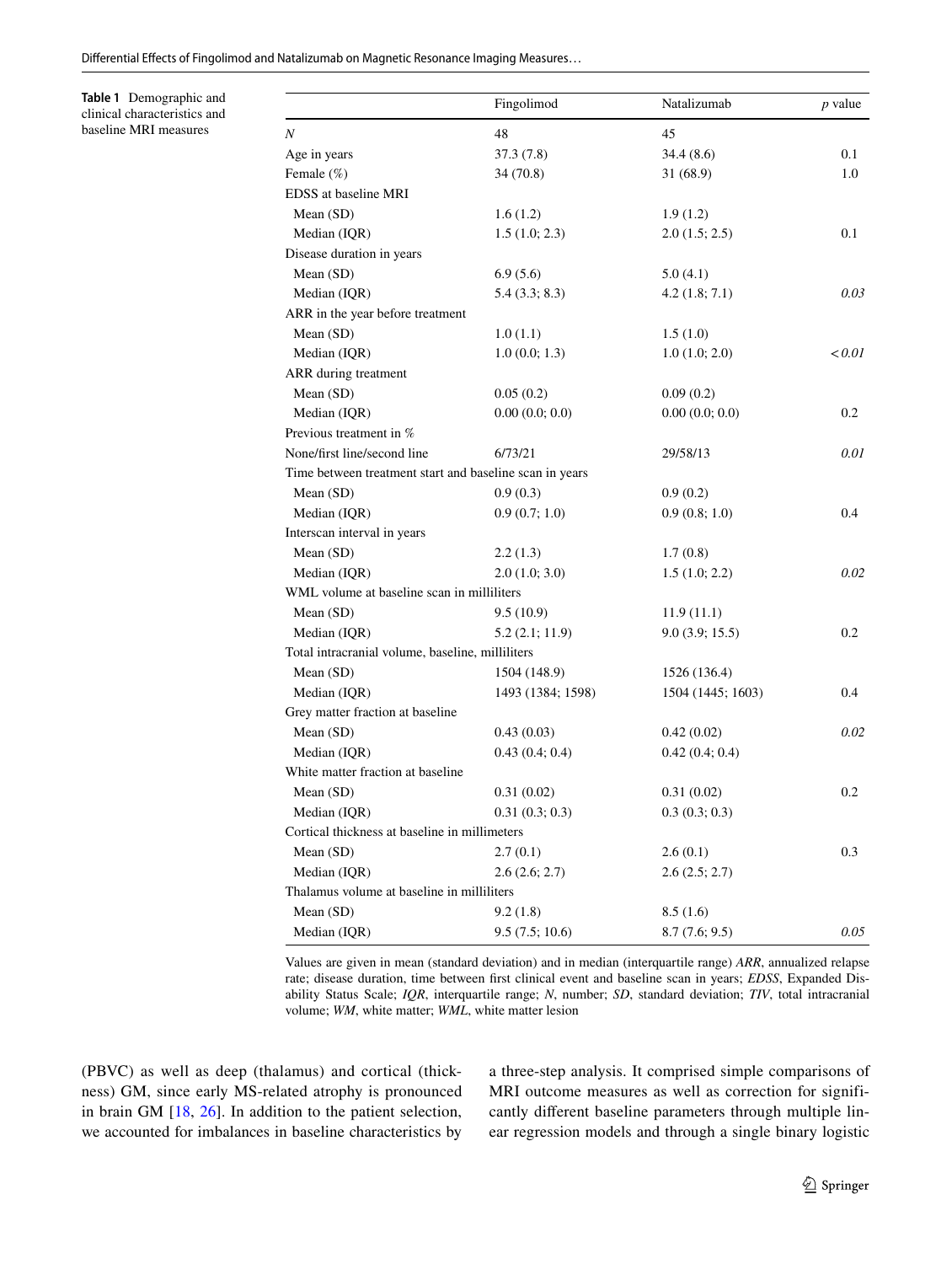<span id="page-5-0"></span>

| Table 2 Direct group comparisons of outcome measures |  |
|------------------------------------------------------|--|
|------------------------------------------------------|--|

|                                        | Fingolimod                               | Natalizumab                                                    | $p$ value |
|----------------------------------------|------------------------------------------|----------------------------------------------------------------|-----------|
| N                                      | 48                                       | 45                                                             |           |
| N new lesions/year                     |                                          |                                                                |           |
| Mean $(SD)$                            | 0.6(1.2)                                 | 0.1(0.3)                                                       |           |
| Median (IQR)                           | 0.0(0.0; 0.7)                            | 0.0(0.0; 0.0)                                                  | $1e-3$    |
| Brain atrophy %/year                   |                                          |                                                                |           |
| Mean (SD)                              | 0.3(0.6)                                 | 0.8(1.1)                                                       |           |
| Median (IQR)                           | 0.2(0.0; 0.5)                            | 0.5(0.2; 1.0)                                                  | 0.01      |
|                                        |                                          | Measures of grey matter atrophy (subordinate to brain atrophy) |           |
| Cortex atrophy %/year (CAT12)          |                                          |                                                                |           |
| Mean $(SD)$                            | 0.1(1.1)                                 | 0.5(1.2)                                                       |           |
|                                        | Median (IQR) $0.2 (-0.1; 0.6)$           | $0.5(-0.2; 1.1)$                                               | 0.21      |
| Cortex atr. (FreeSurfer, $n = 47/43$ ) |                                          |                                                                |           |
| Mean (SD)                              | 0.3(0.9)                                 | 0.4(1.4)                                                       |           |
|                                        | Median (IQR) $0.2 (-0.1; 0.6)$           | 0.4(0.0; 1.2)                                                  | 0.22      |
| Thalamus atrophy %/year (CAT12)        |                                          |                                                                |           |
| Mean $(SD)$                            | $-1.4(7.9)$                              | 3.4(6.1)                                                       |           |
|                                        | Median (IQR) $0.1 (-2.0; 1.5)$           | $1.9(-1.0; 7.5)$                                               | $1e-3$    |
|                                        | Thalamus atr. (FreeSurfer, $n = 47/43$ ) |                                                                |           |
| Mean $(SD)$                            | 0.7(1.1)                                 | 1.1(1.4)                                                       |           |
| Median (IQR)                           | 0.5(0.1; 1.0)                            | 0.8(0.2; 1.7)                                                  | 0.08      |
| Thalamus atrophy (FSL, $n = 47/45$ )   |                                          |                                                                |           |
| Mean $(SD)$                            | 0.4(1.3)                                 | 1.1(2.7)                                                       |           |
| Median (IQR)                           | 0.4(0.1;1.2)                             | 1.0(0.0;2.1)                                                   | 0.09      |

Values are given in mean (standard deviation, SD) and in median (interquartile range, IQR) */year*, change per year; *%/year*, atrophy in percent per year; *atr.*, atrophy

model. Weighing potential confounders, we prioritized age in the selections step as it considerably infuences the course of MS [\[27](#page-8-9)[–29](#page-8-10)] and the speed of GM loss even in normal aging [\[30](#page-8-11), [31\]](#page-8-12). To this end, we selected only patients of an

<span id="page-5-1"></span>**Fig. 2** Comparison of longitudinal MRI measures between both treatment groups. Number of new lesions is annualized (division by interscan interval in years). Brain atrophy values (percentage brain volume changes) are normalized (division by interscan interval in years resulting in the unit %/ year). Asterisks indicate signifcance at  $p < 0.05$ 

age within the overlapping range of both treatment groups. For statistical analyses, we regarded the direct comparison of MR outcome parameters between groups valuable for three reasons. First, all outcome variables were scaled for the time of the observation interval; second, new WM lesions is a well-established outcome parameter; and third, all atrophy measures were additionally scaled for baseline values. Nevertheless, to account for potential confounders, we also performed multiple linear regression models including signifcantly diferent baseline parameters. Because of the huge efect sizes of age on brain GM volume, we also included age in the multiple linear regression models. Of note, statistical signifcance on group diferences was higher in these multiple regression models suggesting that potential confounders explained variance of MR outcome parameters but did not drive group diferences. Finally, we could demonstrate an independent association of new WM lesions and brain atrophy with the treatment group by a single binary logistic model. We therefore conclude that the effect of less whole-brain atrophy under fngolimod compared to natalizumab was robust in our cohort.

Our results of whole-brain atrophy (PBVC per year) are in the range of those reported in the literature. Our mean value of 0.3%/year under fngolimod complies with atrophy rates between 0.3 and 0.5%/year as reported in three large multicenter clinical trials [\[5](#page-7-4), [7](#page-7-5), [32\]](#page-8-13). Furthermore, there is evidence that mitigation of brain atrophy contributes to fngolimod's efect on disability [[33\]](#page-8-14). In contrast to fngolimod, atrophy rates under natalizumab vary largely across studies ranging from not detectable to more than 1%/year [\[20–](#page-8-4)[23,](#page-8-5) [25](#page-8-7), [34–](#page-8-15)[37\]](#page-8-16). These studies were smaller apart from one large multicenter trial [[22\]](#page-8-17). Pseudoatrophy [\[20](#page-8-4)[–22](#page-8-17), [34](#page-8-15)], most pro-nounced in the first 6 months [[25\]](#page-8-7), and the degree of inflammatory activity at the time of treatment initiation [[21](#page-8-18), [25\]](#page-8-7) have been regarded responsible for high rates of brain atrophy. Yet several studies have reported atrophy rates under



Treatment group  $\rightleftharpoons$  fingolimod  $\rightleftharpoons$  natalizumab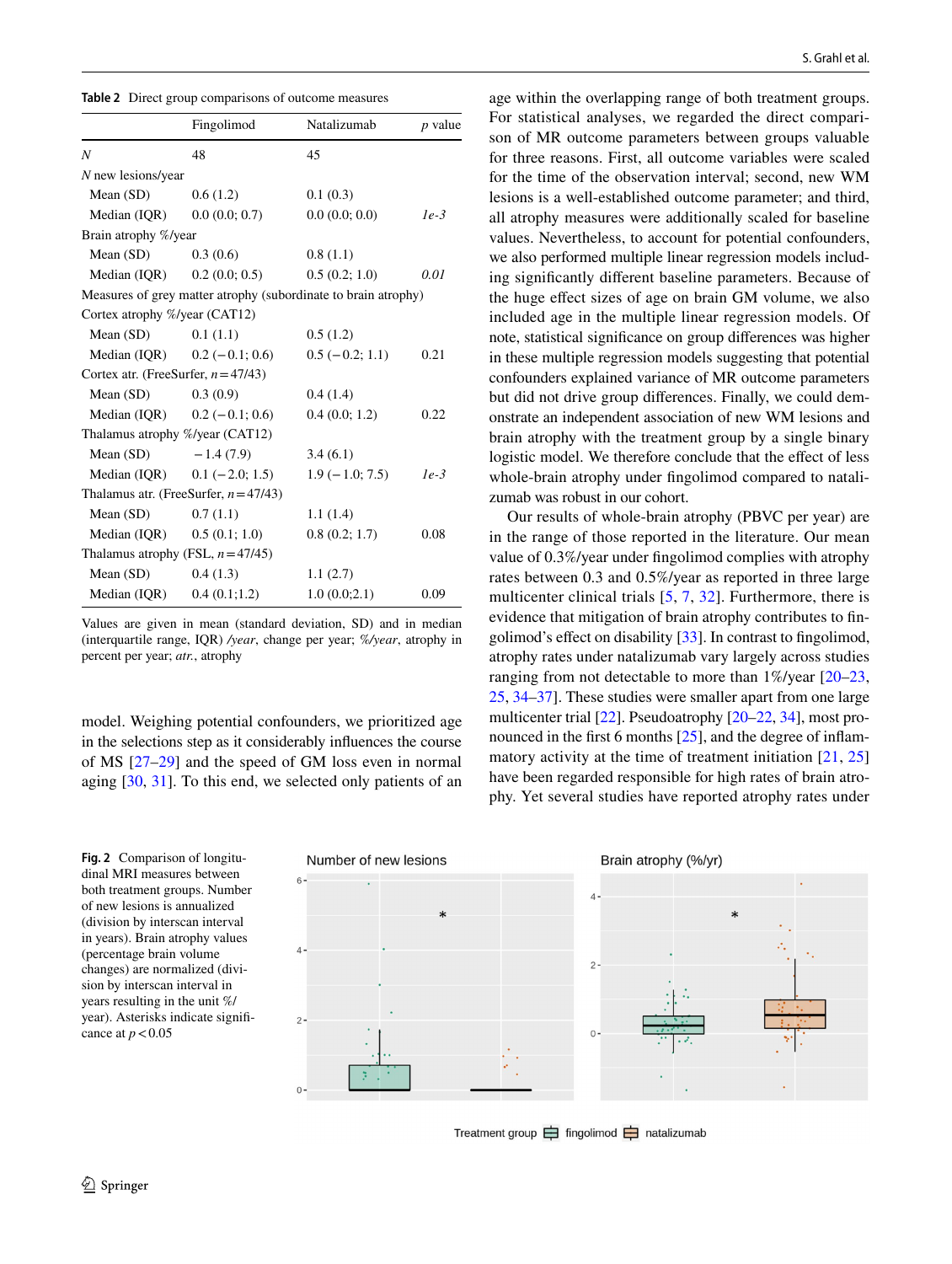

<span id="page-6-0"></span>**Fig. 3** Comparison of longitudinal MRI measures of grey matter atrophy subordinate to brain atrophy. Cortical and thalamic atrophy values (annualized percentage changes of cortical thickness and thalamus volumes). Asterisks indicate significance at  $p < 0.05$ 

natalizumab larger than those under fngolimod also after the frst year of treatment [[20,](#page-8-4) [21](#page-8-18), [35](#page-8-19), [36](#page-8-20)] suggesting that brain atrophy rates under natalizumab may be larger than those under fngolimod beyond initial efects on infammatory activity, i.e., beyond pseudoatrophy. Furthermore, the fnding of another study that brain atrophy under natalizumab is independent of baseline infammation and correlates with disability points in the same direction [\[34\]](#page-8-15). Our results are however in contrast to the study by Preziosa et al. [[11\]](#page-7-9), which is the only study, we are aware of, that directly compared atrophy measures under fngolimod with those under natalizumab [\[11\]](#page-7-9). In this prospective, non-randomized, open label, single-center trial, 25 patients under fngolimod were compared to 30 patients under natalizumab and no diferences in brain atrophy rates (PBVC, total GM volume, deep GM volume change) were observed. We are currently unable to explain the discrepancy in results between the Preziosa study [[11\]](#page-7-9) and our study. Neither do we see a clear advantage of one study over the other. On the one hand, three scans per subject and well-balanced treatment groups are certainly an advantage of the study by Preziosa et al. [\[11](#page-7-9)]; on the other hand, the cumulative observation time, and hence statistical power, may have been higher in our study (182 years=2.2  $*$  48 + 1.7  $*$  45 in our study vs. 55 years for the first and 55 years for the second year in the Preziosa study [[11\]](#page-7-9)).

We acknowledge limitations of our work beyond those inherent to retrospective cohort studies. We were not able to perfectly match groups and inclusion of parameters with signifcant diferences between groups into statistical models may not have accounted for all aspects of group imbalance such as prior treatment and time of treatment before the baseline scan. To the cost of relatively large groups, MRI scans of only two time points were analyzed which leaves some uncertainty about the course of shifts in MRI parameters. The same applies to infammatory activity at time of treatment initiation, in principle measurable through the administration of a Gadolinium-based contrast agent, which however is no longer routinely performed at our institution. We could not convincingly attribute differences in wholebrain atrophy (PBVC) to deep GM (thalamus) or cortical GM. In retrospect, this attempt seems overambitious, since it would have been necessary to reliably detect changes in cortical thickness far in the range of submillimeters and since segmentation of deep GM structures, including the thalamus, has been shown to be challenging in MS [[38](#page-8-21)]. Finally, we could only compare patients who actually received the treatment throughout the defned interval. Some patients have discontinued treatment after initiation and before month 6, the time of the frst scan of our analysis. This may have introduced a selection bias and contributed to diferences in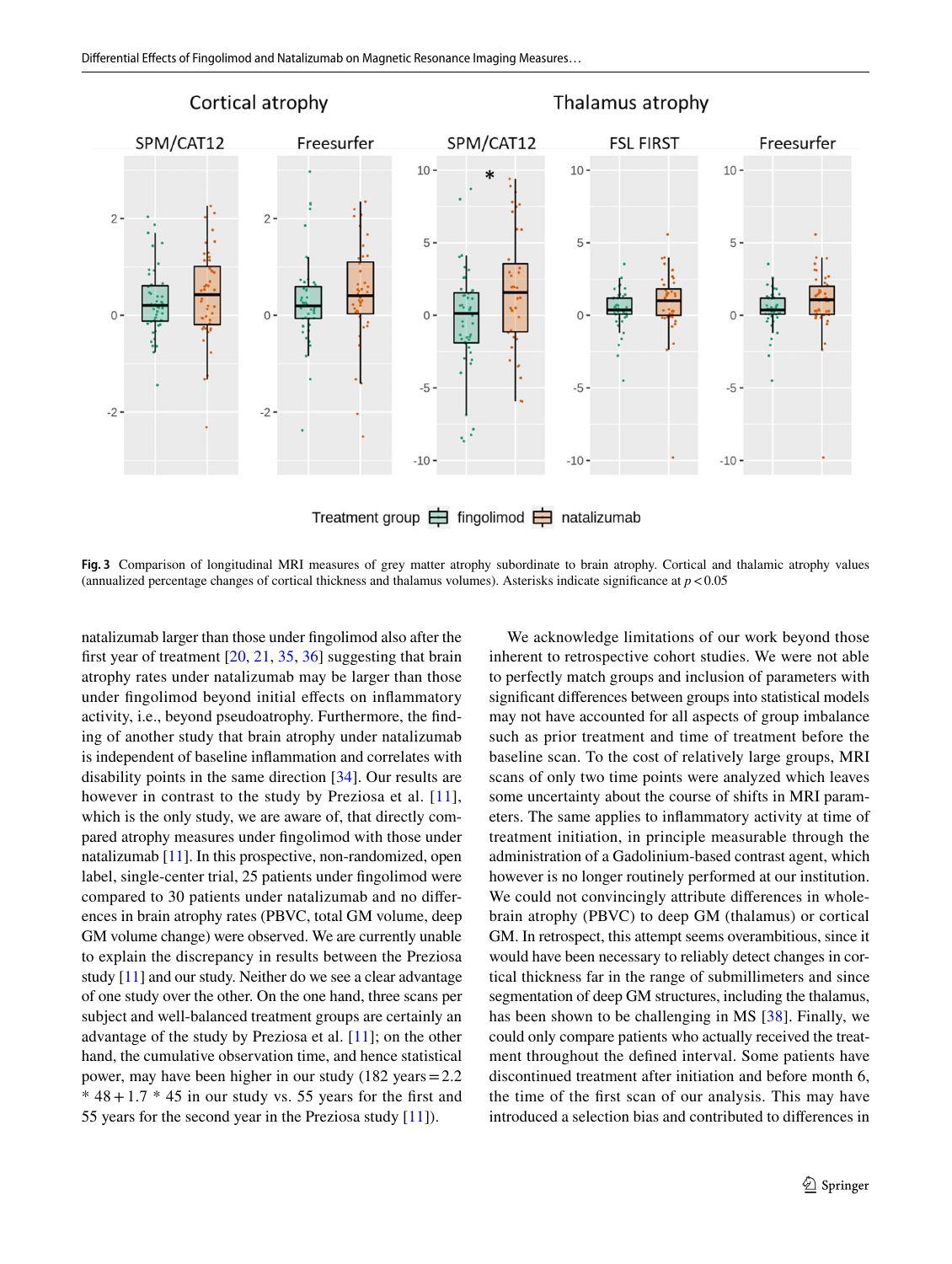<span id="page-7-13"></span>**Table 3** Association of outcome measures and treatment group derived from multiple linear regression models and from a single binary logistic regression model

|  | <b>Multiple regression models</b> |  |  |
|--|-----------------------------------|--|--|
|--|-----------------------------------|--|--|

| Response variable                       | Explanatory variables Standardized $\beta$ p value |                      |           |
|-----------------------------------------|----------------------------------------------------|----------------------|-----------|
| New lesions /year                       | Treatment group                                    | $-0.34$              | $2e-3$    |
|                                         | Age                                                | $-0.24$              | 0.02      |
|                                         | Disease duration                                   | $-0.03$              | 0.77      |
|                                         | Prior relapses                                     | 0.03                 | 0.78      |
|                                         | Prior treatment*                                   | 0.02                 | 0.84      |
| Brain atrophy %/<br>year                | Treatment group                                    | 0.37                 | 6e-4      |
|                                         | Age                                                | 0.22                 | 0.03      |
|                                         | Disease duration                                   | $-0.15$              | 0.17      |
|                                         | Prior relapses                                     | $-0.24$              | 0.02      |
|                                         | Prior treatment*                                   | 0.05                 | 0.64      |
| <b>Binary logistic regression model</b> |                                                    |                      |           |
| Response variable                       | <b>Explanatory variables</b>                       | Standardized $\beta$ | $p$ value |
| Treatment group                         | Brain atrophy %/year                               | 1.12                 | 0.002     |
|                                         | New lesions /year                                  | $-1.7$               | 0.01      |
|                                         | Age                                                | $-0.66$              | 0.03      |
|                                         | Disease duration                                   | 0.04                 | 0.9       |
|                                         | Prior relapses                                     | 0.67                 | 0.02      |
|                                         | Prior treatment*                                   | $-0.53$              | 0.09      |
|                                         |                                                    |                      |           |

Associations of outcome measures with treatment group (coded with 1 for fngolimod and 2 for natalizumab) and possible confounders are shown. Note that atrophy measures correspond to volume changes so that more atrophy goes along with higher (positive) values; in consequence,  $\beta$  values of the variable treatment group favor natalizumab when negative and fngolimod when positive \* Prior treatment was coded by 0 (none), 1 (frst line), and 2 (second line) */year*, per year; *%/year*, percent per year

MRI-based measures not attributable to the diferent modes of actions of the two drugs.

We conclude that our results are in principle compatible with neuroprotective properties of fngolimod. However, these results are currently in conflict with results from another study [\[11](#page-7-9)] and need to be replicated in further datasets, ideally, containing data of more patients and longer observations periods. Most likely, such an analysis necessitates a multicenter design.

<span id="page-7-14"></span>**Supplementary Information** The online version contains supplementary material available at<https://doi.org/10.1007/s13311-021-01118-2>.

**Required Author Forms** [Disclosure forms](#page-7-14) provided by the authors are available with the online version of this article.

**Funding** Open Access funding enabled and organized by Projekt DEAL. MB and MM were supported by the German Research Foundation (DFG SPP2177, Radiomics: Next Generation of Biomedical Imaging—project number 428223038). JSK, BW, MB, and MM were supported and by the DIFUTURE (Data Integration for Future Medicine) consortium, funded by the German Federal Ministry of Education and Research (BMBF) within the Medical Informatics Initiative (grants 01ZZ1603[A-D] and 01ZZ1804[A-I]). MM and SG were supported by the National Institutes of Health (grant 1R01NS112161-01).

**Open Access** This article is licensed under a Creative Commons Attribution 4.0 International License, which permits use, sharing, adaptation, distribution and reproduction in any medium or format, as long as you give appropriate credit to the original author(s) and the source, provide a link to the Creative Commons licence, and indicate if changes were made. The images or other third party material in this article are included in the article's Creative Commons licence, unless indicated otherwise in a credit line to the material. If material is not included in the article's Creative Commons licence and your intended use is not permitted by statutory regulation or exceeds the permitted use, you will need to obtain permission directly from the copyright holder. To view a copy of this licence, visit<http://creativecommons.org/licenses/by/4.0/>.

## **References**

- <span id="page-7-0"></span>1. Thompson AJ, Banwell BL, Barkhof F, et al. Diagnosis of multiple sclerosis: 2017 revisions of the McDonald criteria. Lancet Neurol. 2018;17:162-73.
- <span id="page-7-1"></span>2. Reich DS, Lucchinetti CF, Calabresi PA. Multiple Sclerosis. N Engl J Med. 2018;378:169-80.
- <span id="page-7-2"></span>3. McGinley MP, Goldschmidt CH, Rae-Grant AD. Diagnosis and Treatment of Multiple Sclerosis: A Review. JAMA. 2021;325:765-79.
- <span id="page-7-3"></span>Tintore M, Vidal-Jordana A, Sastre-Garriga J. Treatment of multiple sclerosis - success from bench to bedside. Nat Rev Neurol. 2019;15:53-8.
- <span id="page-7-4"></span>5. Kappos L, Radue EW, O'Connor P, et al. A placebo-controlled trial of oral fngolimod in relapsing multiple sclerosis. N Engl J Med. 2010;362:387-401.
- 6. Polman CH, O'Connor PW, Havrdova E, et al. A randomized, placebo-controlled trial of natalizumab for relapsing multiple sclerosis. N Engl J Med. 2006;354:899-910.
- <span id="page-7-5"></span>Calabresi PA, Radue EW, Goodin D, et al. Safety and efficacy of fngolimod in patients with relapsing-remitting multiple sclerosis (FREEDOMS II): a double-blind, randomised, placebo-controlled, phase 3 trial. Lancet Neurol. 2014;13:545-56.
- <span id="page-7-6"></span>8. Chun J, Giovannoni G, Hunter SF. Sphingosine 1-phosphate Receptor Modulator Therapy for Multiple Sclerosis: Diferential Downstream Receptor Signalling and Clinical Profle Efects. Drugs. 2021;81:207-31.
- <span id="page-7-7"></span>9. Butzkueven H, Licata S, Jeffery D, et al. Natalizumab versus fngolimod for patients with active relapsing-remitting multiple sclerosis: results from REVEAL, a prospective, randomised headto-head study. BMJ Open. 2020;10:e038861.
- <span id="page-7-8"></span>10. Tsivgoulis G, Katsanos AH, Mavridis D, et al. The Efficacy of Natalizumab versus Fingolimod for Patients with Relapsing-Remitting Multiple Sclerosis: A Systematic Review, Indirect Evidence from Randomized Placebo-Controlled Trials and Meta-Analysis of Observational Head-to-Head Trials. PLoS One. 2016;11:e0163296.
- <span id="page-7-9"></span>11. Preziosa P, Rocca MA, Riccitelli GC, et al. Efects of Natalizumab and Fingolimod on Clinical, Cognitive, and Magnetic Resonance Imaging Measures in Multiple Sclerosis. Neurotherapeutics. 2020;17:208-17.
- <span id="page-7-10"></span>12. Biberacher V, Schmidt P, Keshavan A, et al. Intra- and interscanner variability of magnetic resonance imaging based volumetry in multiple sclerosis. NeuroImage. 2016;142:188-97.
- <span id="page-7-11"></span>13. Dahnke R, Yotter RA, Gaser C. Cortical thickness and central surface estimation. NeuroImage. 2013;65:336-48.
- <span id="page-7-12"></span>14. Ruberte E, Sinnecker T, Amann M, et al. Central Slab versus Whole Brain to Measure Brain Atrophy in Multiple Sclerosis. Eur Neurol. 2018;80:207-14.